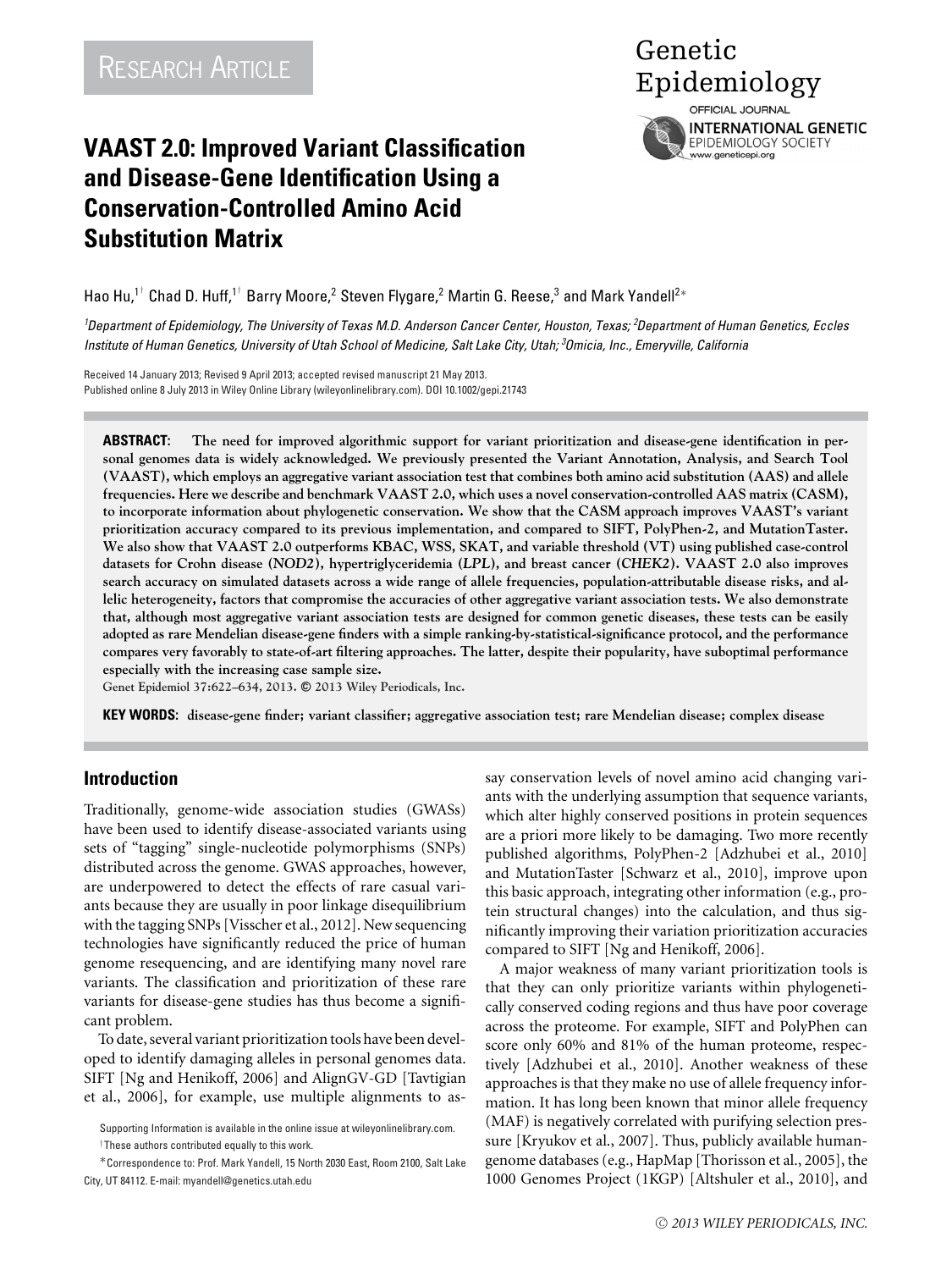dbSNP [Smigielski et al., 2000] provide valuable frequency information that can, in principle, be used for variant prioritization. VAAST [Yandell et al., 2011] is a step forward in both regards in that it uses an approach to variant classification that combines both amino acid substitution (AAS) information with variant frequency information, allowing it to score all variants no matter where they lie in the genome and with greater accuracy [Yandell et al., 2011].

The widened scope of the VAAST approach, however, comes at a cost: VAAST, in its original form, does not make any use of phylogenetic conservation data. In the present study, we describe an extension of the VAAST variant prioritization approach that makes use of a conservationcontrolled AAS matrix (CASM) to overcome this shortcoming. The CASM approach allows VAAST to score every variant in the genome, and to employ phylogenetic conservation information at the same time. Our benchmark analyses presented here demonstrate that CASM approach results in the highest variant prioritization accuracies yet achieved.

Employing rare variants for disease-gene identification is another challenge. One approach is simply to search case genomes for regions having an increased density of rare variants. This is the approach taken by ANNOVAR [Wang et al., 2010], which allows users to impose a threshold on variant frequencies as observed in dbSNP or in the 1000 Genomes Project [Altshuler et al., 2010; Smigielski et al., 2000], excluding from further consideration variants with population frequencies above a user-defined threshold. A strength of the tool is that it can use third-party variant prioritization scores such as those produced by SIFT and PolyPhen to improve search accuracy; its principle weakness is that excluding variants with MAFs above a user-defined threshold renders the tool ineffective for searching datasets containing disease-causing alleles distributed across a range of population frequencies. In response, probabilistic approaches that overcome this limitation have emerged. These tests aggregate prioritization information from each variant in a gene to achieve greater statistical power, allowing them to bypass the need for large statistical corrections for multiple tests. These tools include CAST [Morgenthaler and Thilly, 2007], CMC [Li and Leal, 2008], WSS [Madsen and Browning, 2009], KBAC [Liu and Leal, 2010], VT [Price et al., 2010], SKAT [Wu et al., 2011], and VAAST [Yandell et al., 2011]. Although each algorithm approaches the problem differently, all either explicitly or implicitly use the MAF information to weight variants. In addition, VT and VAAST 2.0 can also use functional predictions from third-party variant prioritization tools such as PolyPhen and PhastCons [Yang, 1995] to weight variants [Price et al., 2010]. We refer to these approaches collectively as *aggregative variant association tests.*

To date, aggregative variant association tests have been seen as a means to identify genes and variants associated with common diseases. However, the performance characteristics of different association tests as rare disease gene finders are still largely unknown. Also largely undetermined to date is the impact of factors such as population attributable risk

(PAR) and allelic and locus heterogeneity on their ability to identify genes and alleles responsible for both rare and common disease [Madsen and Browning, 2009].

Here we describe the new version of VAAST (VAAST 2.0) and the CASM approach. We employ a variety of datasets to benchmark VAAST 2.0, systematically comparing its performance to the original version of VAAST [Yandell et al., 2011] and to other published association tests, including WSS [Madsen and Browning, 2009], KBAC [Liu and Leal, 2010], SKAT [Wu et al., 2011], and VT [Price et al., 2010]. Our results demonstrate the improvements to VAAST made possible by the CASM approach; they also provide a general framework with which to investigate the performance of different aggregative variant association tests using published and simulated datasets. These results shed considerable light on the complexities involved in searching personal genomes data for disease-causing alleles as they reveal unexpected strengths and weaknesses of different approaches under different scenarios, providing a roadmap for future improvements to each method.

# **Materials and Methods**

## **The CASM Approach**

VAAST uses an extended composite likelihood ratio test (CLRT) to determine a severity score for genomic variants [Yandell et al., 2011]. The null model of the CLRT states that the frequency of a variant or variant group is the same in the control population (background genomes) and case population (target genomes), while the alternative model allows these two frequencies to differ. Under a binomial distribution, the likelihood for both models can be calculated based on observed allelefrequencies in the control and case datasets. In VAAST 1.0 this likelihood ratio (LR) is further updated by the AAS severity parameter  $(a_i/h_i)$ , where  $h_i$  is the likelihood that an AAS does not contribute to the disease and *ai* is the likelihood that it does. We estimate  $h_i$  by setting it equal to the frequency of this type of amino acid change in the background population, and *ai* by setting it equal to the frequency of the amino acid change among all disease-causing mutations in OMIM. VAAST 1.0 uses (*ai*/*hi*) to model the severity of each amino acid change. This approach, however, does not take into account phylogenetic conservation at that position of the protein, which can in theory be used to improve the accuracy of (*ai*/*hi*). In VAAST 2.0, we have extended this severity parameter by using an additional conservation measurement, PhastCons [Yang, 1995] scores; these scores estimate the probability that the locus is under negative selection and are calculated using multiple species nucleotide alignments.

The CASM operates as follows: Consider first, a variant occurring at a position in the genome having some PhastCons score, and changing a valine (V) to an alanine (A). To calculate the severity parameter, we first calculate the relative frequencies of V to A causing variants at any conservation level within a disease and a nondamaging variant database. In practice,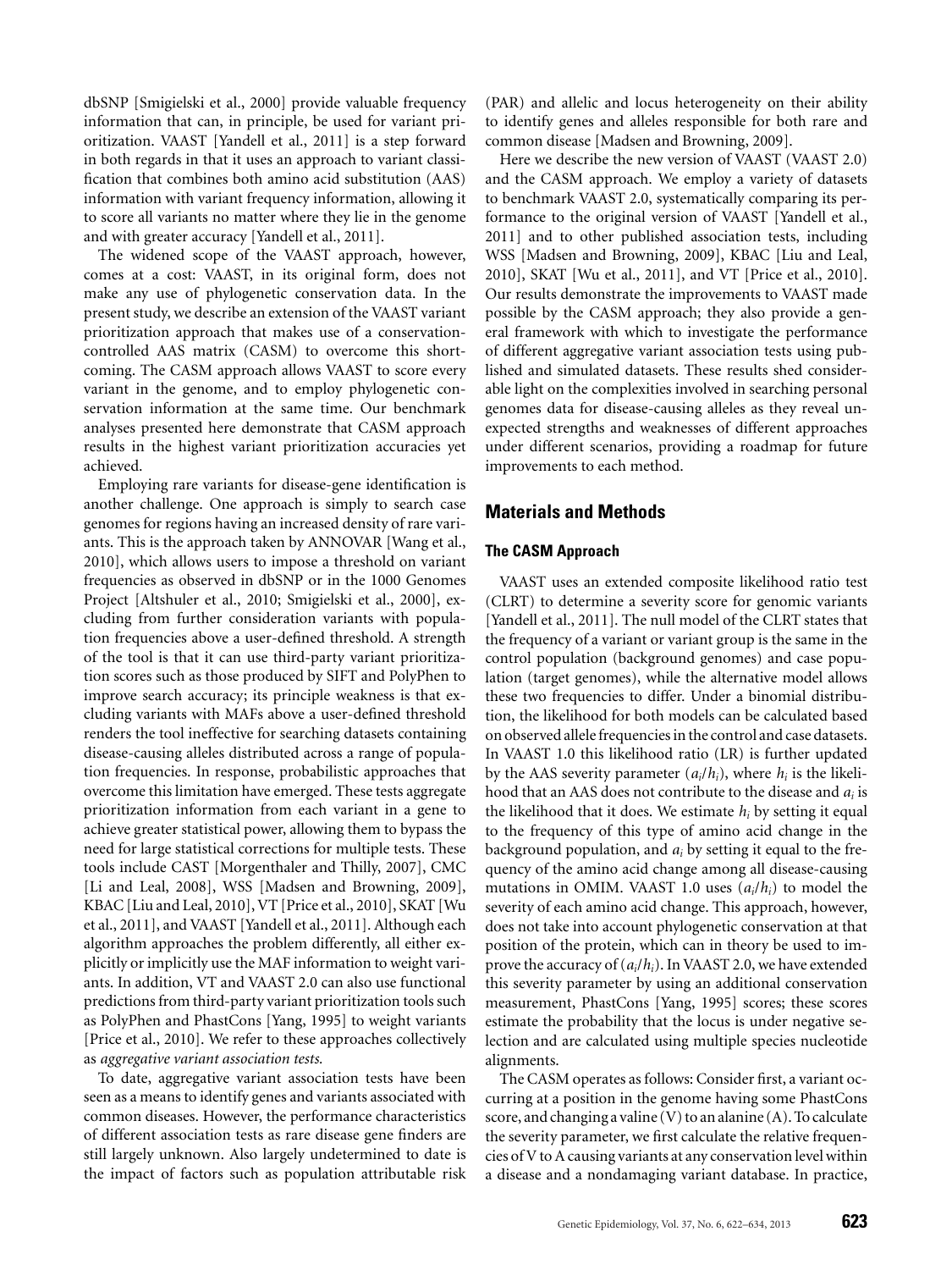this approach is hindered by the fact that the number of such variants in the disease database may be limited. To overcome this problem, we start with estimating  $(a_i/h_i)$  for each type of amino acid with PhastCons scores of 0 and 1 (the two end points), as follows. For any given type of AAS  $i$  ( $i = 1, 2, \ldots$ ,  $m$ , suppose that there are  $n_i$  variants in the disease database and each variant  $j$  ( $j = 1, 2, \ldots, n_i$ ) has a PhastCons score of *Pij*. Because *Pij* can be interpreted as the probability that the variant is at a conserved locus [Yang, 1995], the likelihood that a variant is disease causing can be estimated by

$$
a_{i1} = \left(\sum_{j=1}^{n_i} P_{ij}\right) / C_D \tag{1}
$$

for variants with a PhastCons score of 1, and

$$
a_{i0} = \left(\sum_{j=1}^{n_i} 1 - P_{ij}\right) / C_D \tag{2}
$$

for variants with a PhastCons score of 0, where  $C_D$  is the total number of variants in the disease allele database used for training. Similarly using a database of nondamaging variants, the likelihood that a variant is not disease causing can be estimated by

$$
h_{i1} = \left(\sum_{j=1}^{n_i} P_{ij}\right) / C_N \tag{3}
$$

for variants with a PhastCons score of 1, and

$$
h_{i0} = \left(\sum_{j=1}^{n_i} 1 - P_{ij}\right) / C_N \tag{4}
$$

for variants with a PhastCons score of 0, where  $C_N$  is the total number of variants in the nondamaging allele database used for training.

Thus, the severity parameter for AAS type *i* with a Phast-Cons score of 0 and 1 is  $(a_{i0}/h_{i0})$  and  $(a_{i1}/h_{i1})$ , respectively. For variants with other PhastCons scores  $(x; 0 < x < 1)$ , the likelihood is estimated by a linear combination of  $(a_{i0}/h_{i0})$ and  $(a_{i1}/h_{i1})$ , namely,

$$
\frac{a_{ix}}{h_{ix}} = \frac{a_{i0}}{h_{i0}} \times (1-x) + \frac{a_{i1}}{h_{i1}} \times x,
$$
 (5)

where  $a_{ix}/h_{ix}$  are the terms in the CASM. This provides an estimate of LR of a given amino acid change being diseasecausal vs. being nondamaging, controlled for the phylogenetic conservation level in the gene context. The procedures for training and testing the CASM method are detailed in the Supporting Information.

Unless otherwise noted, we calculated the severity parameter using variants from the Human Gene Mutation Database (HGMD) [Cooper et al., 1998] as disease variants and using variants from the 1000 Genomes Project (Phase I data) [Altshuler et al., 2010] with MAFs  $3$  0.05 as the nondamaging variants. We first evaluated CASM on a small test dataset using PhastCons scores from three different genome alignments: UCSC vertebrate, mammal, and primate [Karolchik

et al., 2004]. The vertebrate alignment produced the most accurate CASM scores and was used in all subsequent analyses.

#### **Indel Support in VAAST 2.0**

VAAST 2.0 also supports small insertion and deletion (indel) mutations. The VAAST Annotation Tool, a component of VAAST package [Reese et al., 2010; Yandell et al., 2011] now annotates the functional impact of indels on protein-coding genes in GVF format [Reese et al., 2010]. These annotations include (1) determination of whether or not the indel disrupts the reading frame of one or more protein-coding genes and if so which ones; and (2) whether the indel causes an AAS, insertion, or deletion. VAAST 2.0 then scores indels with the same CLRT as single-nucleotide variants (SNVs) that is, it calculates the LR of null model vs. alternative model for each indel variant based on its observed allele frequencies in background and target genomes, and then updates the LR with the severity parameter (*ai*/*hi*), which is estimated as follows. First, indels are classified into categories based on three properties: (1) whether it is an insertion or a deletion, (2) the affected nucleotide length, and (3) whether it disrupts the protein translation reading frame. For each category of indels, we calculate the proportion of HGMD variants falling into this category, which is our estimate of disease-causal likelihood. We also use a nondamaging variant database to determine the likelihood of being noncausal for each category. The ratio of these two likelihoods is used as (*ai*/*hi*) term to update the original LR. Note that rare indel variants are collapsed before being scored, as described in Yandell et al. [2011]. This is especially important for indels, because the exact boundaries of indel variants are often called imprecisely. Collapsing variants thus allows VAAST to assess the impact of multiple overlapping indels in the cases.

# **Results**

#### **Variant Prioritization**

We compared the performance of VAAST 2.0 to other variant classifiers. Whereas tools such as SIFT, PolyPhen, and Align-GD [Adzhubei et al., 2010; Ng and Henikoff, 2006; Tavtigian et al., 2006] cannot score regions lacking multiple sequence alignment information, VAAST 2.0 suffers from no such limitation. In regions where no nucleotide or protein conservation data are available, VAAST 2.0 uses allele frequencies and global amino acid substation frequencies as the basis for variant prioritization; in regions where conservation information is available, VAAST 2.0 supplements this information with PhastCons scores [Yang, 1995], which cover 99.9% of the human proteome. For this comparison, we limited our benchmark analysis to variants that can be scored by all four algorithms (SIFT, PolyPhen-2, MutationTaster, and VAAST 2.0). It should be kept in mind, however, that in addition to these, VAAST can also score many other variants in these datasets that the other tools cannot.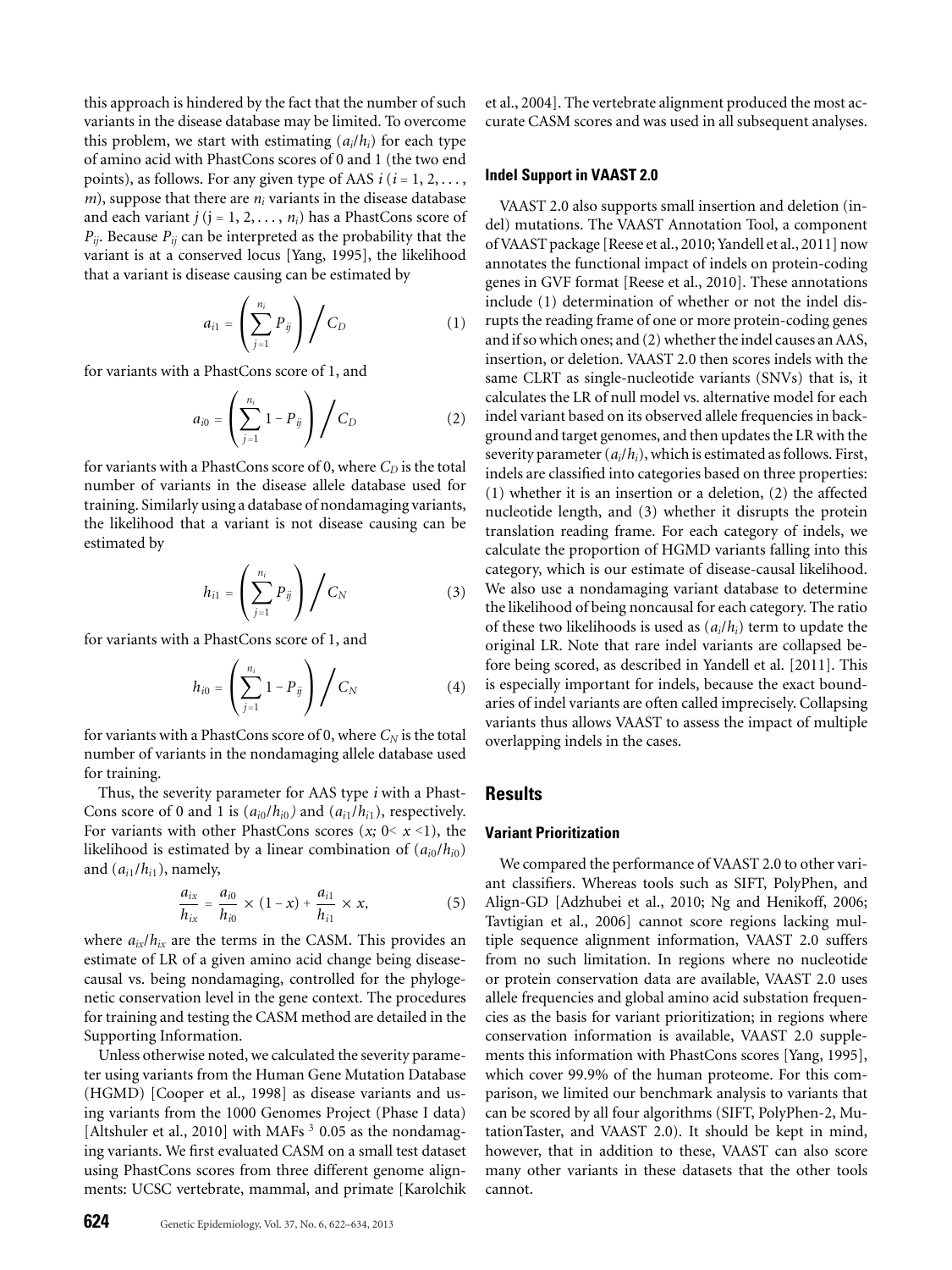

**Figure 1.** Receiver operator curves (ROC) for the variant prioritization tools. Shown are ROCs for VAAST 1.0, VAAST 2.0, CASM, SIFT, PolyPhen-2, and MutationTaster, using two benchmark datasets: (A) common and rare variants from HGMD and 1000 Genomes Project; (B) *BRCA1* and *BRCA2* rare variant set. *x*-axis: false-positive rate; *y*-axis: true positive rate. Dashed line denotes the false-positive rate of 0.05.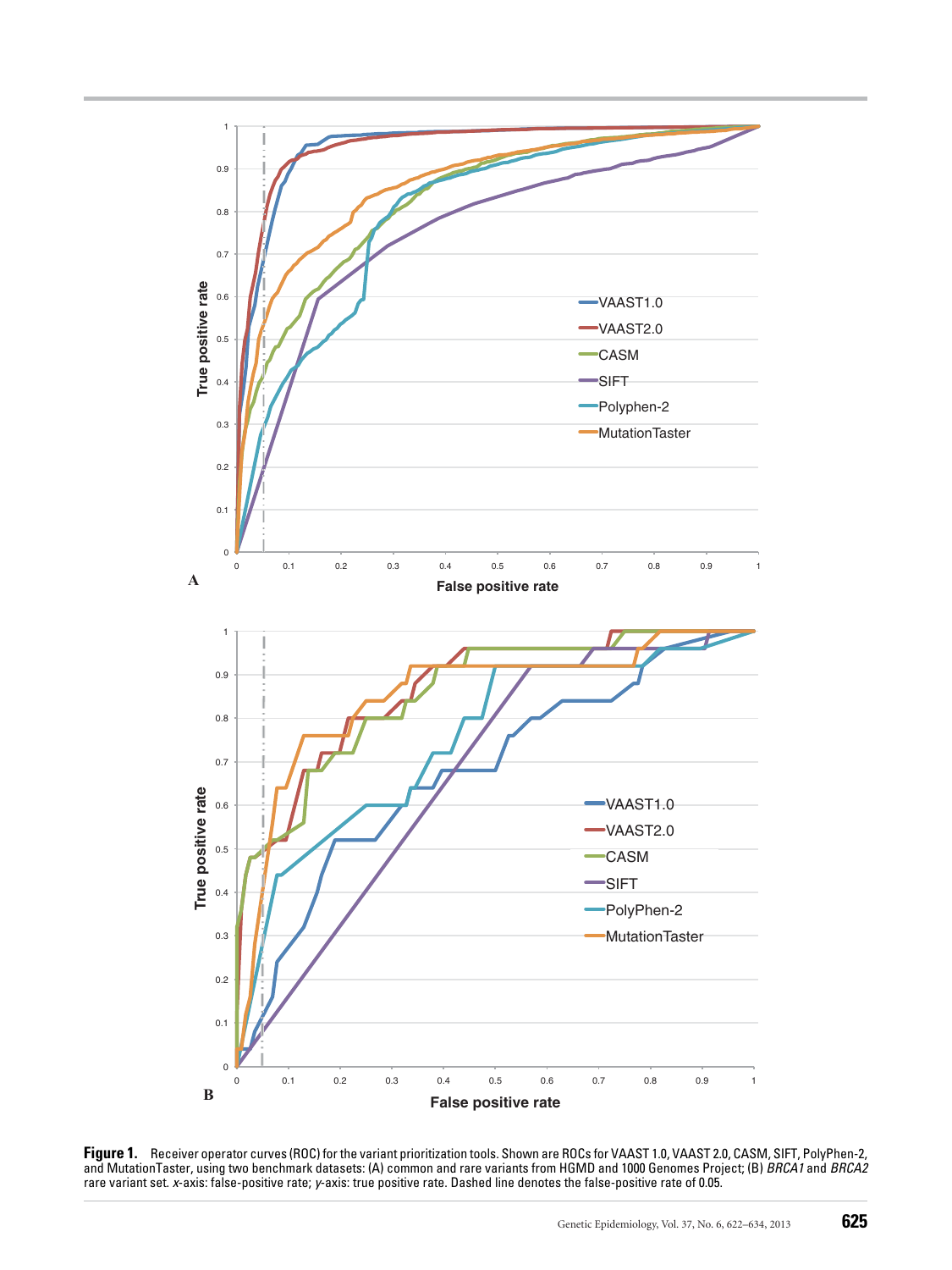To evaluate the prioritization performance of each tool, we plotted the Receiver Operator Curve for each algorithm using a set of nondamaging variants (drawn randomly from the 1000 genomes project (1KGP) Pilot Phase [Altshuler et al., 2010]) and a set of disease-causal variants (from HGMD database) (see Supporting Information for details). Figure 1A demonstrates that the accuracy of VAAST 2.0 and 1.0 is considerably better than the other algorithms, with the true positive rate (TPR) reaching 76% for VAAST 2.0 and 68% for VAAST 1.0 when the false-positive rate (FPR) is 5%. The third best tool is MutationTaster, whose TPR is 23% lower than VAAST 2.0 at the same FPR level. VAAST 2.0 using the CASM method alone without recourse to variant frequency information ("CASM" in Fig. 1) is the fourth best performing approach, followed by PolyPhen-2 and SIFT. We also calculated the area under the curve value and the accuracy at FPR = 0.05 for each algorithm, which demonstrates the same trends (Table 1).

For a second variant prioritization benchmark, we compared the performance of each of these algorithms using a set of 143 rare missense variants in the *BRCA1* and *BRCA2* genes whose clinical significance was assessed by a third party [Easton et al., 2007]. This variant set differs from the HGMD/1KGP variants used to produce Figure 1A in that the dataset used to produce Figure 1A contains both common and rare variants for nondamaging and deleterious alleles, whereas this set Figure 1B only contains very rare variants (MAF << 1%). The results of this benchmark analysis are shown in Figure 1B and Table 1. Because majority of the variants in this set are observed only once, VAAST 2.0 cannot use the allele frequency information to improve its power, thus the performance of the full VAAST 2.0 algorithm is only marginally better than the CASM method alone in this case. Nevertheless, by a small margin, VAAST 2.0 is still the most accurate classifier. At  $FPR = 0.05$ , the accuracy of VAAST 2.0 is 4% higher than MutationTaster, the next best classifier.

The variant prioritization accuracies of VAAST 1.0 and 2.0 on the HGMD/1KGP dataset (Fig. 1A and Table 1) are very similar. This is because, on this dataset, both algorithms derive most of their power from variant MAF information in a control population. However, in cases where such information is unavailable (e.g., all variants are equally rare), the accuracy of VAAST 1.0 drops, while VAAST 2.0 still accurately predicts the severity of variants using the CASM method. This is illustrated by the *BRCA* variants benchmark dataset in Figure 1B and Table 1.

#### **Table 1. Variant prioritization performance benchmarks**

## VAAST1.0 VAAST2.0 CASM SIFT PolyPhen-2 MutationTaster Area under the curve (AUC) Dataset 1 (HGMD+1KGP) 0.95 0.96 0.83 0.76 0.8 0.87 Dataset 2 (rare *BRCA* variants) 0.68 0.87 0.86 0.73 0.76 0.85 Accuracy at FPR of 0.05 Dataset 1 (HGMD+1KGP) 0.81 0.86 0.68 0.57 0.62 0.74 Dataset 2 (rare *BRCA* variants) 0.53 0.72 0.72 0.52 0.62 0.68

#### **Table 2. Characteristics of the** *NOD2***,** *LPL***, and** *CHEK2* **datasets**

|                  | Average number<br>of variants<br>per case genome | Number of<br>variants with<br>odds ratio >1 | Number of<br>unique multisite<br>genotypes | PAR <sup>a</sup> |
|------------------|--------------------------------------------------|---------------------------------------------|--------------------------------------------|------------------|
| NOD <sub>2</sub> | 1.19                                             | 27                                          | 566                                        | 44.7%            |
| LPL.             | 0.10                                             | 10                                          | 14                                         | 8.4%             |
| CHEK2            | 0.05                                             | 22                                          | 30                                         | 3.81%            |

The population attributable risk (PAR) is calculated as the sum of PAR values of all susceptibility variants.

#### **Benchmark Analyses on Multigenic Common Diseases**

Next we compared the power of six aggregative variant association tests using three different published sequence-based disease-gene datasets. The three datasets used are *NOD2*, implicated in Crohn disease [Lesage et al., 2002]; *LPL*, implicated in hypertriglyceridemia [Johansen et al., 2010]; and *CHEK2*, a gene involved in breast cancer [Le Calvez-Kelm et al., 2011]. In the *NOD2* dataset, both rare and common variants are present, while only rare variants  $(MAF < 0.05)$ are present in the *LPL* and *CHEK2* dataset. In each study, either genotype or allele frequency data has been reported for diseased and control individuals. In the latter case, genotypes for case and control genomes were simulated, assuming no linkage disequilibrium between variants. Summary statistics for each of the three datasets are presented in Table 2. We calculated power using a bootstrap approach. Specifically, we sampled cases and controls with replacement, evaluating the proportion of the resampled datasets that achieved statistical significance [Yandell et al., 2011]. We used a genomewide significance level of  $2.4 \times 10^{-6}$  for *NOD2* and *LPL*. For *CHEK2*, we set the significance level to 0.0005 for *CHEK2* in concordance with the original study [Le Calvez-Kelm et al., 2011].

In all three datasets VAAST 2.0 is consistently the most powerful association test (Fig. 2). For *LPL*, for example, at a sample size of 400, VAAST 2.0 has 10% more power than VAAST 1.0 (second) and 25% more power than KBAC (third); For *CHEK2*, VAAST 2.0 has 3% more power than VAAST 1.0 at its maximal sample size and 9% more than KBAC (third); for *NOD2*, the power of VAAST 2.0 is 4% better than VAAST 1.0 and 9% better than WSS (third). Each of the other algorithms seems to have a niche. KBAC, for example, performs well on the two datasets (*LPL*, *CHEK2*) where only rare variants contribute to the disease, but its performance drops significantly where both common and rare causal variants are present (e.g., *NOD2*). WSS, on the other hand, performs well under both scenarios, and outperforms KBAC, SKAT, and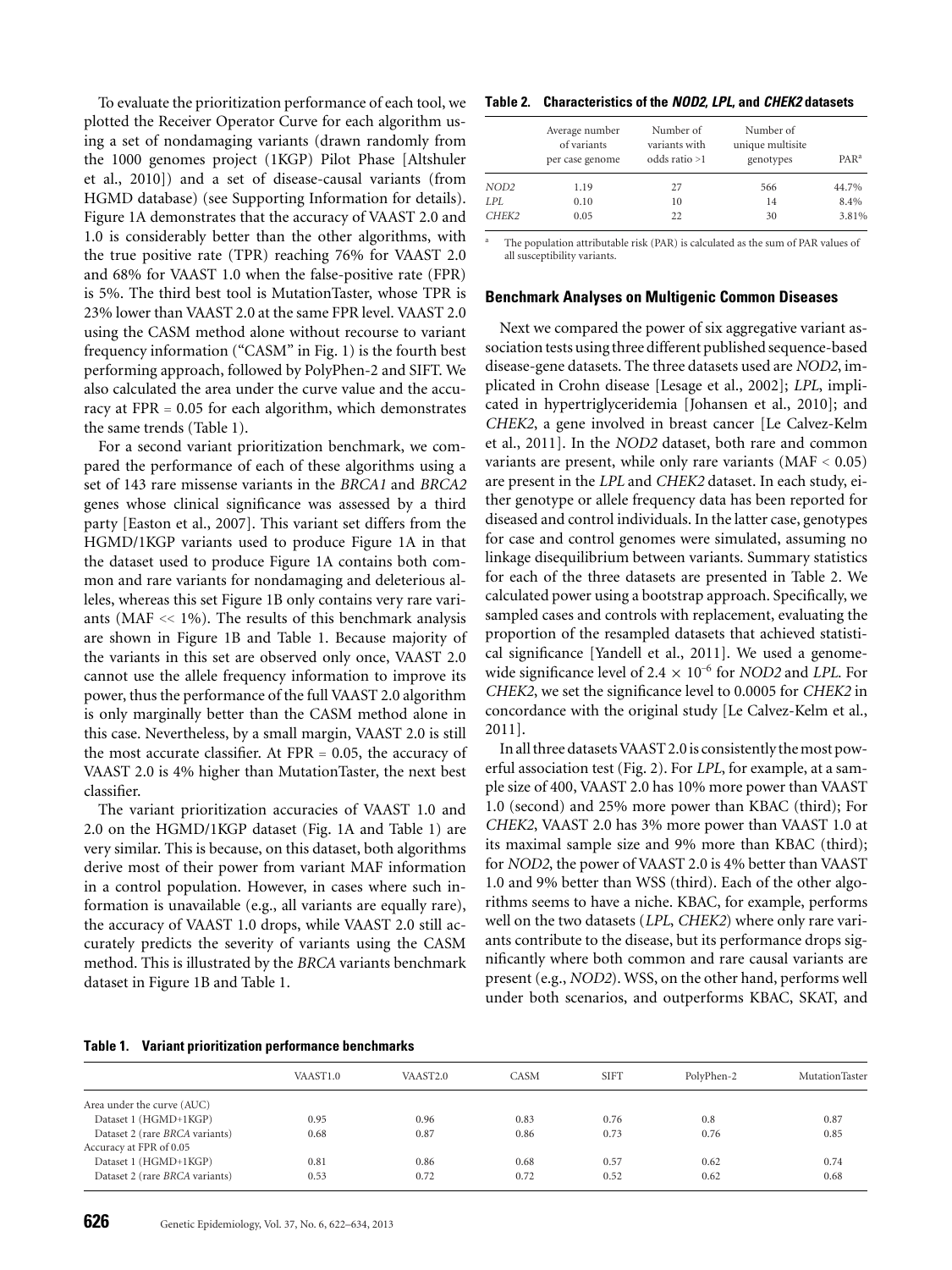

**Figure 2.** Power comparisons over three published common disease datasets. (A) *NOD2*, (B) *LPL*, (C) *CHEK2*. The *x*-axis shows the number of case genomes and the *y*-axis shows the statistical power. The power is calculated based on 100 bootstraps.

**Table 3. Significance of associations (showing** *P***-values) between low triglyceride levels and rare variants in the** *ANGPTL4* **gene**

| VAAST <sub>1.0</sub>              | VAAST <sub>2.0</sub> | <b>KBAC</b> | <b>SKAT</b> | V <sup>Ta</sup> | <b>WSS</b> |
|-----------------------------------|----------------------|-------------|-------------|-----------------|------------|
| 0.000371                          | 0.000508             | 0.00402     | 0.00677     | 0.00452         | 0.00402    |
| the company of the company of the | .                    |             |             |                 |            |

VT is run with PolyPhen-2 scores

VT when common variants are observed (e.g., the *NOD2* data).

We also benchmarked VAAST 2.0 on the Dallas Heart Study dataset [Romeo et al., 2009], in which rare variants in *ANGPTL4* gene were found to be associated with low triglyceride levels within 3,551 sequenced individuals. For this study, we tested for different distributions of rare variants in *ANGPTL4* gene between the highest quartile and lowest quartile of triglyceride levels in the 3,551 individuals. Ethnicity and gender status are matched, in accordance with the original study [Romeo et al., 2009]. For this benchmark experiment, we did not use a bootstrap approach, because the original study did not report the ethnicities and gender information for each individual and as a result we cannot re-create a balanced experimental sampling design using bootstraps. The uncorrected significance values for each test are reported in Table 3. All the tests, obtained a *P* < 0.05. Consistent with our other benchmarks, VAAST 1.0 and VAAST 2.0 obtained the lowest *P*-value.

## **Benchmark Analyses on Simulated Datasets**

Simulated datasets provide an opportunity to investigate the performance of different approaches on datasets presenting specific challenges; for example, under various PARs or under different degrees of allelic heterogeneity, and in a controlled fashion. For these reasons, we used a previously published simulation framework [Madsen and Browning, 2009] to compare the power of six aggregative variant association tests (see Supporting Information for details).

We first benchmarked the power of these tests under different aggregated PAR [Madsen and Browning, 2009] values, which reflects the aggregated disease risk of all simulated mutations. These results are shown in Figure 3. Under a dominant model, VAAST 2.0 rapidly achieves 80% power with PARs less than 0.04, and achieves a power of 100% when  $PAR = 0.05$ . The power of VAAST 2.0 is followed by VAAST 1.0 and VT, both of which exhibit 10–15% lower power than VAAST 2.0 before reaching 80% power. In contrast, SKAT reached 80% power around PAR = 0.06 and WSS after PAR  $= 0.07$ . This trend is also seen in the recessive inherence scenario at various PARs (Fig. 3B). Note that in this experiment we assumed an equal number of causal and noncausal mutation sites, but we also explored other proportions (Fig. 4**)**.

Both VAAST 2.0 and WSS can use user-specified inheritance models (e.g., dominant or recessive) to boost power.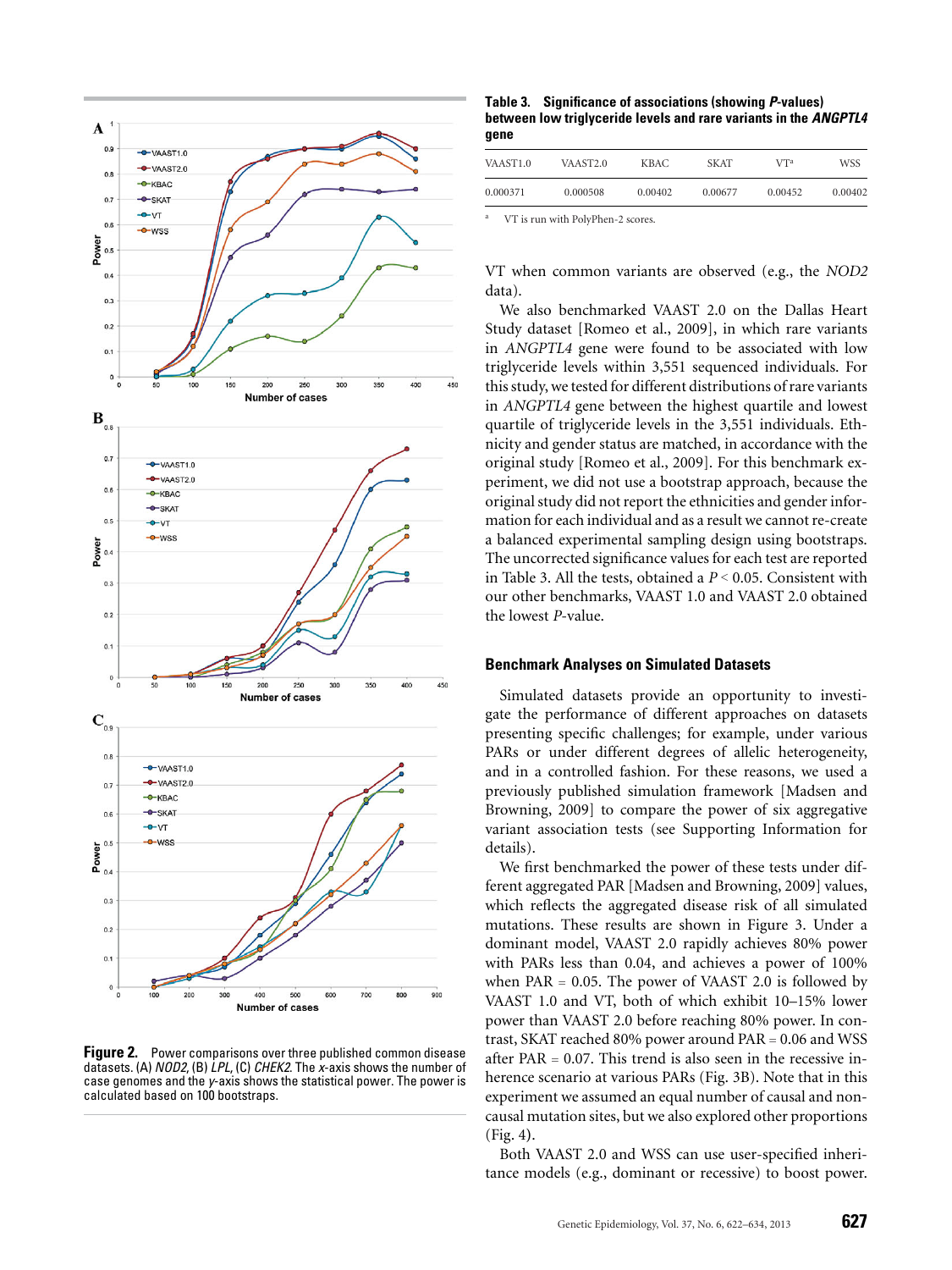

**Figure 3.** Impact of PAR. Shown is the power of six association tests under different total population attributable risk (PAR) levels. *x*-axis shows the total PAR values from all contributing variants; *y*-axis shows the statistical power based on 100 bootstraps. (A) Dominant model, (B) recessive model. The number of cases and control are set at 1,000, with the number of disease-causal alleles and noncausal alleles both fixed at 50.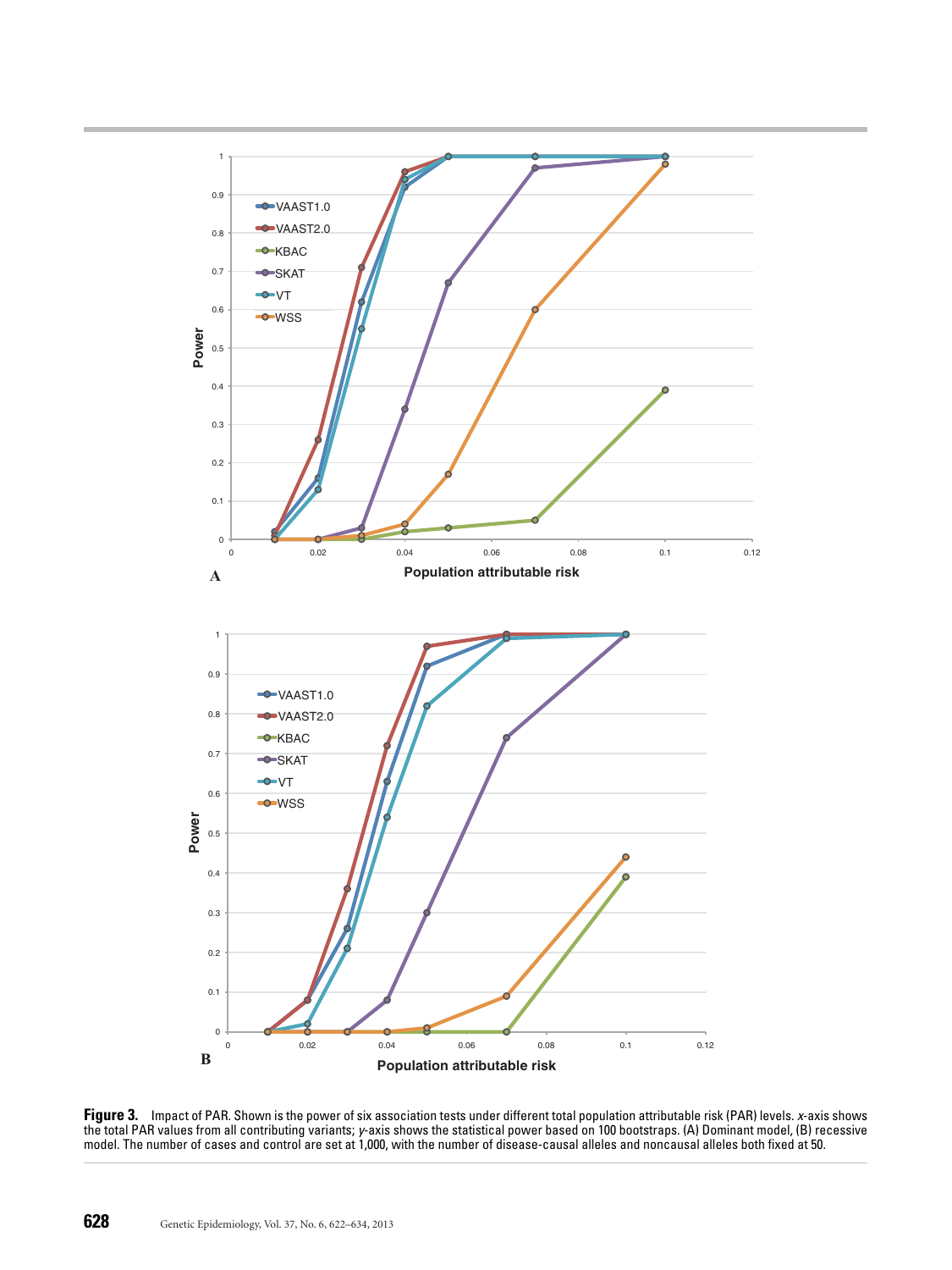

**Figure 4.** Impact of different proportions of deleterious mutation sites contributing to the disease risk. *x*-axis is the proportion of deleterious mutation sites among all simulated sites; *y*-axis statistical power. (A) Dominant model; (B) recessive model. Total PAR is fixed at 10%; the numbers of case/controls are set at 500; the number of casual variants is 50 with varying number of noncasual variants.

However, for the analyses presented in Figure 3, we did not invoke these options, as (1) the other tests have no such functionalities and (2) the mode of inheritance model is not always known. In the published WSS manuscript [Madsen and Browning, 2009] where genetic model information is used, WSS achieves 80% power at PAR = 0.05 under the recessive model; in contrast, even without genetic model information VAAST 2.0 has a power of 97% at  $PAR = 0.05$ .

Next we explored the effect of increasing the number of disease-causal variants (ND) while holding PAR constant in order to model the impact of allelic heterogeneity on the performance of the different algorithms. These results are shown in Figure 5. The actual number of observed causal variant sites per individual is reported in supplementary Table S1. As can be seen, as ND increases, each variant's risk contribu-

tion decreases, along with power. For example, under both dominant and recessive inheritance models, when the number of deleterious variants is 150, each individual variant will only have a PAR of 0.07%. Under this model, both VAAST 1.0 and VAAST 2.0 have greater than 80% power. VT with PolyPhen2 scores seems robust to increasing ND values until ND is greater than 100. For SKAT, the power dropped below 80% between ND of 50 and 100 under dominant model and around 50 under recessive model. KBAC and WSS are less robust to increasing ND than the other methods. We summarize the number of cases/controls required for each algorithm to achieve 80% power in Table 4 for  $ND = 5$  and  $ND = 50$ .

WSS generally performed quite well, and in many cases outperformed KBAC. We note that the opposite behavior is reported in Liu and Leal [2010]. We believe differences in allelic heterogeneity are responsible for this discrepancy. Because KBAC calculates the sample risk for each multisite genotype, in cases where many different casual alleles or common casual alleles are present, the number of multisite genotypes grows rapidly, with a concomitant loss in power. This behavior can be seen quite clearly in Figure 5. Consistent with this hypothesis, KBAC performs well on the *CHEK2* and *LPL* datasets, but does much worse on the *NOD2* data, likely because*NOD2* contains the highest number ofmultisite genotypes (Table 2). We tested this hypothesis by comparing the power of WSS and KBAC under different numbers of deleterious alleles (supplementary Fig. S2, Table S2). When ND = 2 and there are less than 10 multisite genotypes, KBAC has 3–5% more power than WSS before it reaches 80% power. However, as the number of multisite genotypes increases with ND, KBAC gradually looses power, and when there are more than 40 multisite genotypes, the power of KBAC is severely compromised. This result is consistent with its performance on the *LPL*, *NOD2*, and *CHEK2* datasets, suggesting that KBAC is probably best suited for analyses of datasets where the number of distinct multisite genotypes is not large, as demonstrated in Figures 2 and 5.

#### **Benchmark Analyses on Rare Mendelian Diseases**

VAAST was designed to be a general-purpose disease-gene finder capable of identifying both rare and common alleles responsible for both rare and common diseases [Rope et al., 2011; Yandell et al., 2011]. Although the majority of aggregative variant association tests have been designed for common genetic diseases, there is no a priori reason that they cannot be applied to rare Mendelian diseases. To this end, we benchmarked the six aggregative variant association tests using the benchmarking pipeline from Yandell et al. [2011]. Briefly, this pipeline was employed to randomly select 100 Mendelian disease causal genes from the OMIM database, where each gene has at least six disease-causal variants. For each of these genes, we inserted published, disease-causing variants into from one to three healthy Caucasian genomes sequenced on the Complete Genomics platform [Drmanac et al., 2010] in order to simulate diseased individuals. For the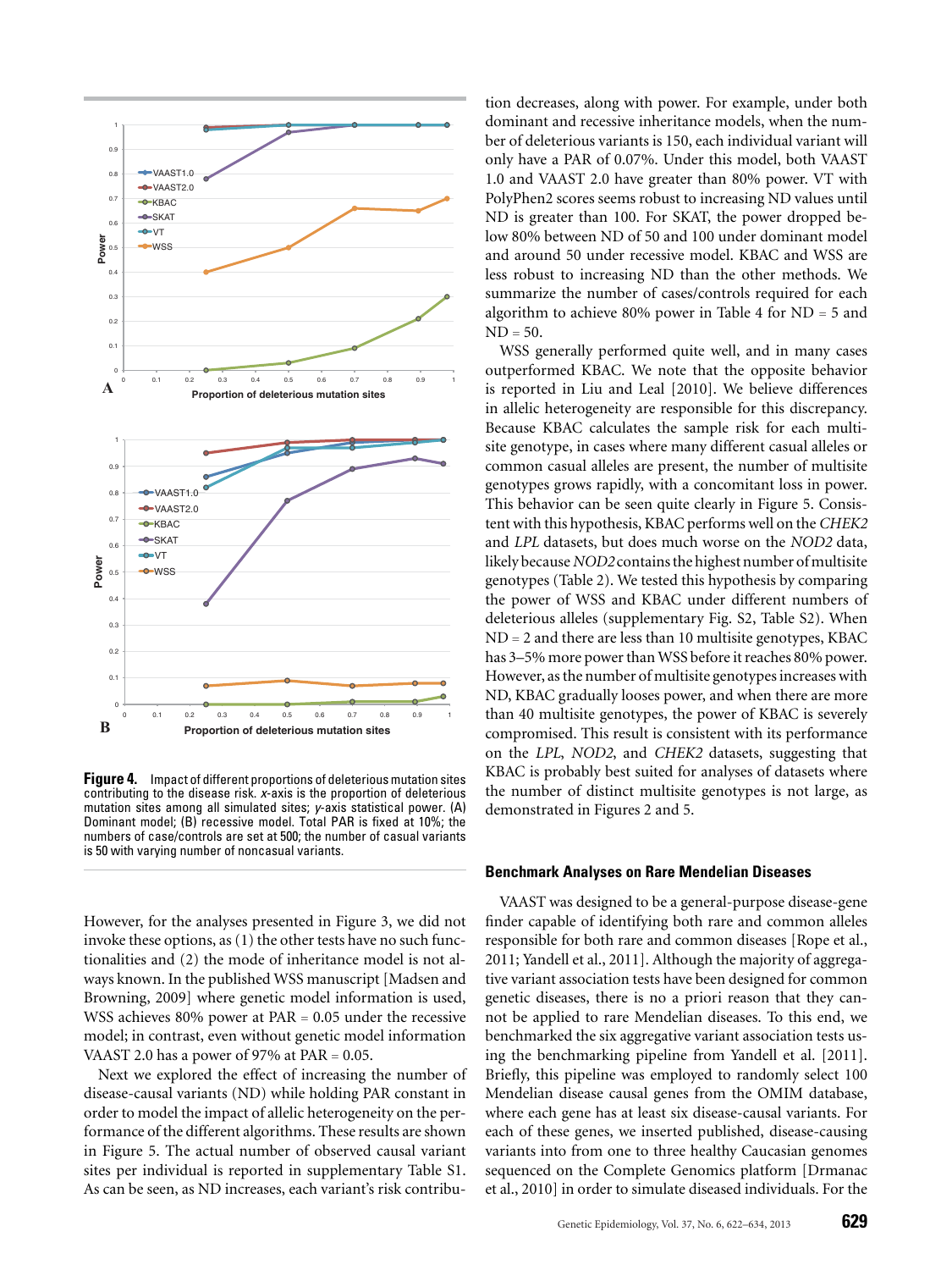

**Figure 5.** Impact of differing numbers of deleterious mutation sites. *x*-axis is the number of deleterious mutation sites (ND); *y*-axis shows the statistical power based on 100 bootstraps. (A) Dominant model, (B) recessive model. The number of cases and control are set at 500, and the total PAR value is set at 10%.

dominant scenario, we inserted a different single allele into each case genome; for the recessive scenario, we inserted two different alleles into each case genome.

All protein-coding genes are ranked according to the significance of associations between genotypes and dichotomous disease phenotypes. To our knowledge this is the first time that a benchmark of aggregative variant association tests has been conducted on rare Mendelian diseases.

The results are shown in Figure 6. Figure 6 reports the proportion of the 100 OMIM "target" genes falling into four

bins based upon rank; these are bin A: 1–10, bin B: 11–100, bin C: 101–1,000, and bin D: greater than 1,000 among all protein coding genes. Supplementary Figure S3 reports the mean values for these same analyses.

For the dominant disease scenario, with only one case genome (one individual), VAAST 2.0 ranked 19% of disease genes among the top 10 candidates genome-wide and 55% as top 100 candidates. Performance improved dramatically as the number of case genomes increases. With only two case genomes, 79% of disease genes are ranked within top 10,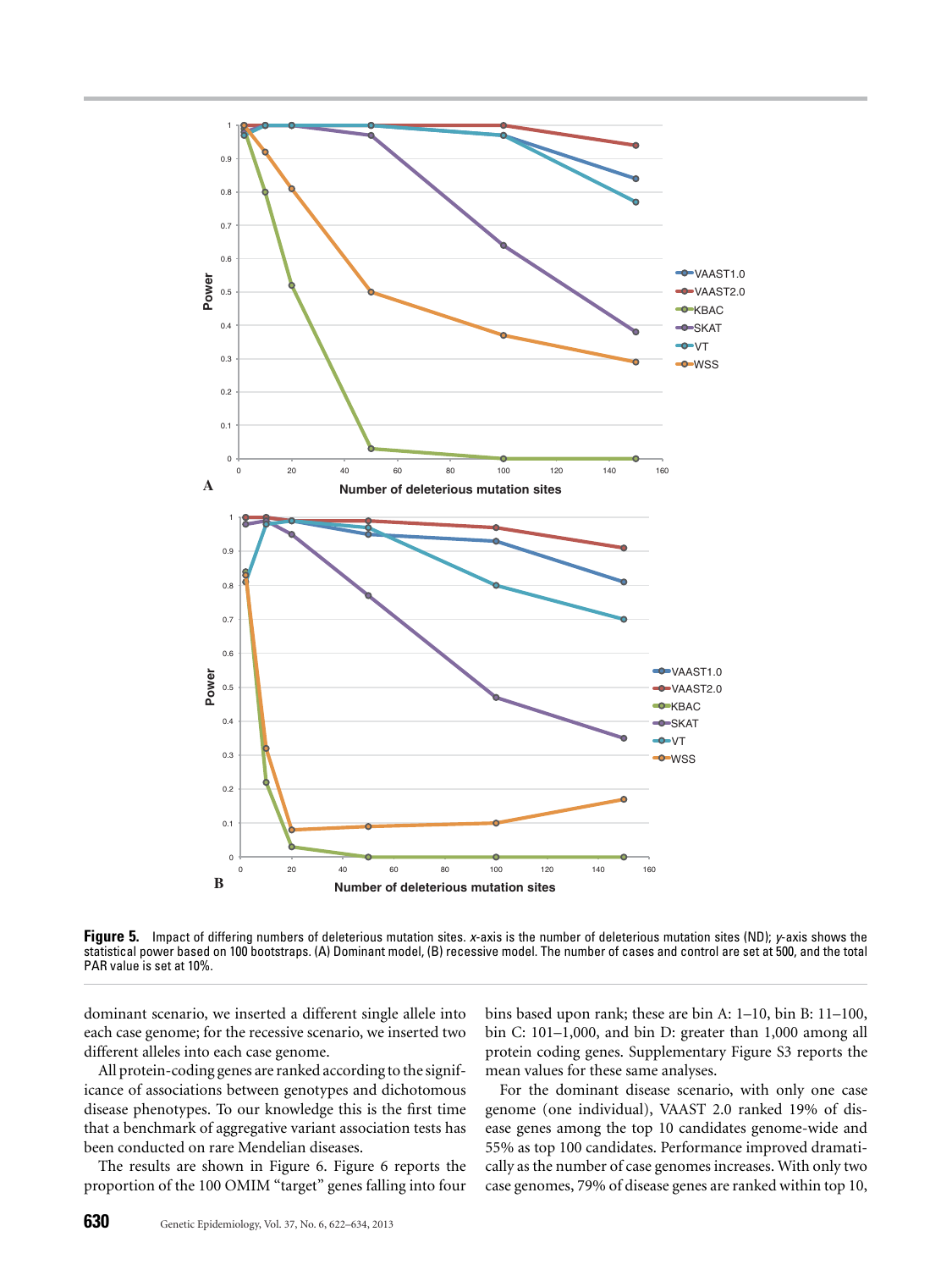**Table 4. Numbers cases and controls required for 80% power in simulationsa**

|                      | Dominant |           |          | Recessive |  |
|----------------------|----------|-----------|----------|-----------|--|
|                      | $ND = 5$ | $ND = 50$ | $ND = 5$ | $ND = 50$ |  |
| VAAST1.0             | 150      | 300       | 300      | 500       |  |
| VAAST <sub>2.0</sub> | 150      | 300       | 300      | 400       |  |
| <b>KBAC</b>          | 300      | >1,000    | 800      | >1,000    |  |
| <b>SKAT</b>          | 200      | 400       | 300      | 600       |  |
| <b>VT</b>            | 200      | 300       | 400      | 500       |  |
| <b>WSS</b>           | 300      | 700       | 800      | >1,000    |  |

Total PAR is set at 10%.

genome-wide; with three case genomes, 90% of disease genes are among top 10. VAAST 2.0's performance is even better under recessive model. For example, with only one case genome 73% of the disease genes are ranked among top 10, and with two cases, 97% of the disease genes ranked among top 10. We note that in this benchmark analysis, the performance of VAAST 2.0 is very similar to VAAST 1.0 in most cases, suggesting that the CASM approach improves performance primarily on datasets containing common causal variants or complex disease cases.

One of the most intriguing aspects of this analysis is the general finding that most association tests do well on these datasets, despite the fact we included common nonsynonymous SNVs in this analysis, which is expected to violate the underlying hypothesis of many burden tests. For example, using top 10 ranking as an empirical significance level with a sample size of 3, under the dominant model, VAAST 2.0 achieves 90% power, WSS 82%, and KBAC 73% power. Under recessive model, VAAST 2.0, achieves 100% power, WSS 99%, and KBAC 74% power. These analyses thus make it clear that some aggregative variant association tests are excellent rare Mendelian disease-gene finders (e.g., WSS, VT, and KBAC), despite having been developed for common, multigenetic diseases. For purposes of comparison, we also assayed the performance of SIFT and ANNOVAR for rare disease disease-gene identification [Ng and Henikoff, 2006; Wang et al., 2010]. As would be expected, SIFT does poorly compared to the other tests. ANNOVAR, as a state-of-art approach for the identification of rare Mendelian disease genes, compares favorably to SIFT but in general does not perform well relative to association tests (see supplementary Fig. S3). For example, the power with only one recessive case using VAAST 2.0 and ANNOVAR are 73% and 14%, respectively. This indicates filtering based approaches are suboptimal for the identification of rare Mendelian disorders, when compared to more sophisticated rare-variant association tests. This is true even when the case sample size is as small as one genome.

## **Inflation of FPR in Stratified Populations**

A potential problem with disease-gene discovery using rare-variant association tests is that if cases and controls are sampled from a stratified population, an inflation of the FPR can result if the proportion of samples from each subpopulation differs between cases and controls [Nelson et al., 2012]. This situation can occur for a variety of reasons, including biased sampling procedures and differences in disease incidence rates among subpopulations. To explore the behavior of rare-variant association tests when cases and controls are not equally stratified, we simulated case-control data for 1,000 cases and 1,000 controls from the 202 drug target genes presented in Nelson et al. [2012]. We evaluated three scenarios: cases and controls from a balanced mixture of two subpopulations (western and northwestern Europeans); modest levels of imbalance between cases and controls (ratio of western to northwestern European genomes of 3:7 in controls and 7:3 in cases), and high levels of imbalance (ratio of 1:9 in controls and 9:1 in cases). As expected, we did not observe an inflation of the FPR in the balanced scenario. Most tests behaved reasonably well when the imbalance between controls and cases was modest, but all tests suffered from substantial FPR inflation when the imbalance was high. SKAT can incorporate demographic information as a covariate matrix, which eliminated the population stratification problem (supplementary Fig. S4). In theory, KBAC can incorporate a covariate matrix as well, although this functionality is not yet available in the KBAC public release. VAAST does not currently provide a solution for this issue. These results indicate that a careful examination of potential population stratification issues is warranted in large studies.

# **Discussion**

Phylogenetic conservation is a valuable source of information for distinguishing between benign and disease-causing variation. Determining the best way to make use of this information—for purposes of variant prioritization and for association testing—is however, still an open question. Variant prioritization tools, such as SIFT [Ng and Henikoff, 2006], use multiple alignments of homologous proteins and judge a human variant damaging if it alters a highly conserved amino acid. PolyPhen-2 goes one step further, making use of protein structural information where available [Adzhubei et al., 2010]. Because SIFT and PolyPhen-2 rely on conservation information, they can only score variants at conserved positions. VAAST 1.0 implemented a different approach. Rather than evaluating individual columns of multiple alignments in order to judge the impact of a coding variant, VAAST 1.0 used the global, genome-wide frequency of observing a given AAS in any gene, anywhere in the genome. In this regard, the AAS matrix in VAAST 1.0 shared some similarity to Grantham's matrix [Grantham, 1974], which quantifies the property differences between amino acid changes, except that VAAST 1.0 empirically estimated the likelihood of being deleterious or neutral for every AAS using known disease-causing alleles. This means that VAAST could score every coding change, regardless of whether or not a particular gene, or that a particular region of its protein is conserved. Although this approach casts a wider net, VAAST 1.0 was unable to take advantage of position-specific conservation information. Thus, the basic motivation of this work has been to preserve the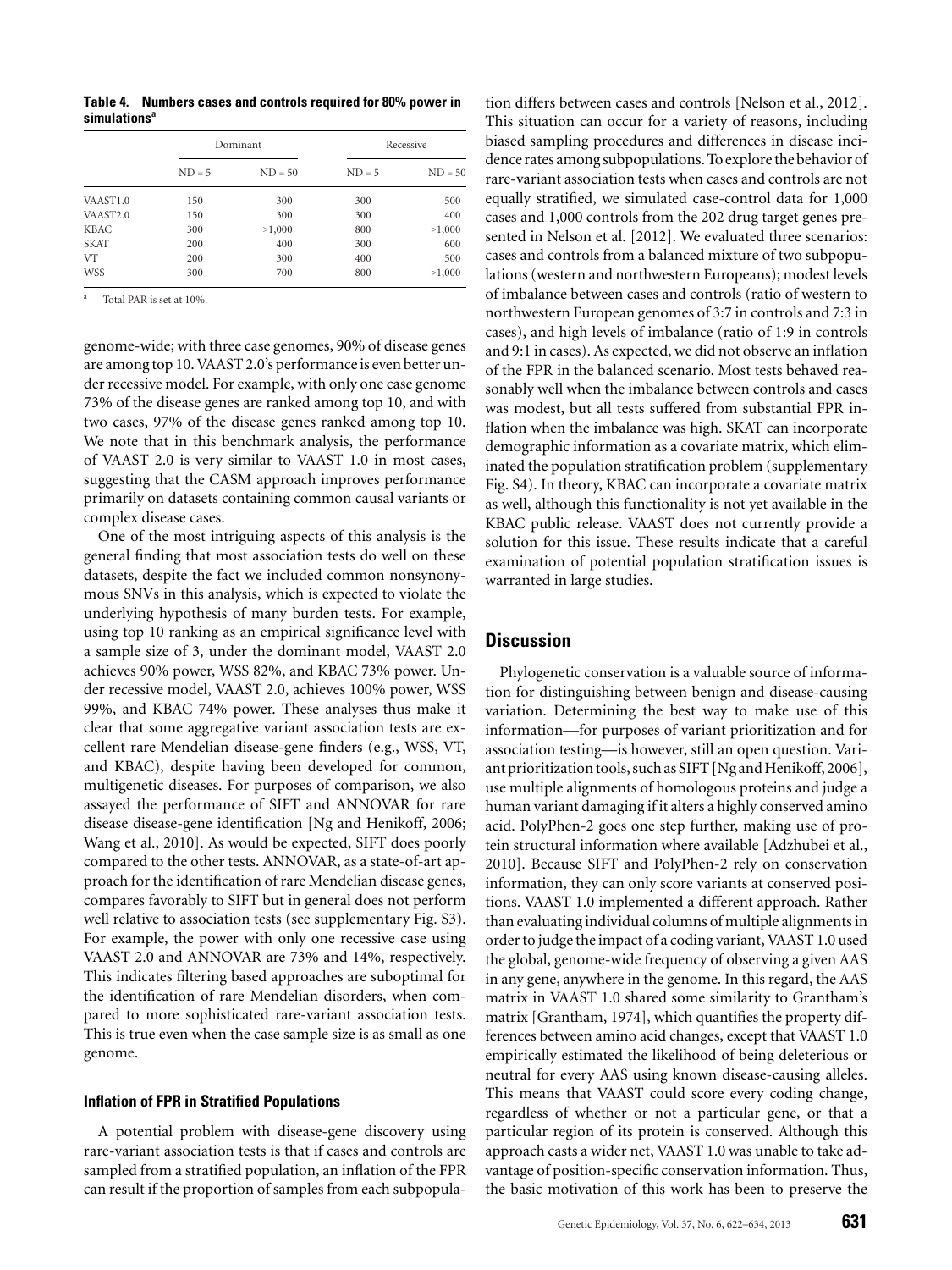

**Figure 6.** Rankings for 100 different genome-wide searches for known rare disease genes. Panels (A) and (B) shows dominant and recessive models, respectively. The different colors denote the proportion of the 100 OMIM "target" genes falling into four bins based upon genome-wide rank (see insert legend), with orange, denoting the percentage cases for which the disease gene was ranked among the top 10 candidates genome-wide. Dominant and recessive disease scenarios are investigated separately. To model the dominant diseases, one causal variant was inserted into the gene of interest, and in the recessive cases two different alleles are inserted (per case genome). For each algorithm, three columns are shown, corresponding one individual, two individuals, and three individuals as cases.

ability to provide informative scores for every coding variant in the genome while taking advantage of the detailed information provided by multiple sequence alignments wherever they are available. CASM evaluates the global frequency of AAS in the whole proteome, and thus is still capable of making an inference even if there are few or no local alignments. Although the PhastCons scores at these positions are less informative, CASM can still infer severity from type of the amino acid change. As Figure 1 demonstrates, the CASM approach provides an effective solution to this problem, granting VAAST 2.0 a significant advantage in variant prioritization compared to other state-of-the-art tools.

VAAST 2.0, however, is more than a tool for variant prioritization; it is also a tool for genome-wide searches. As such,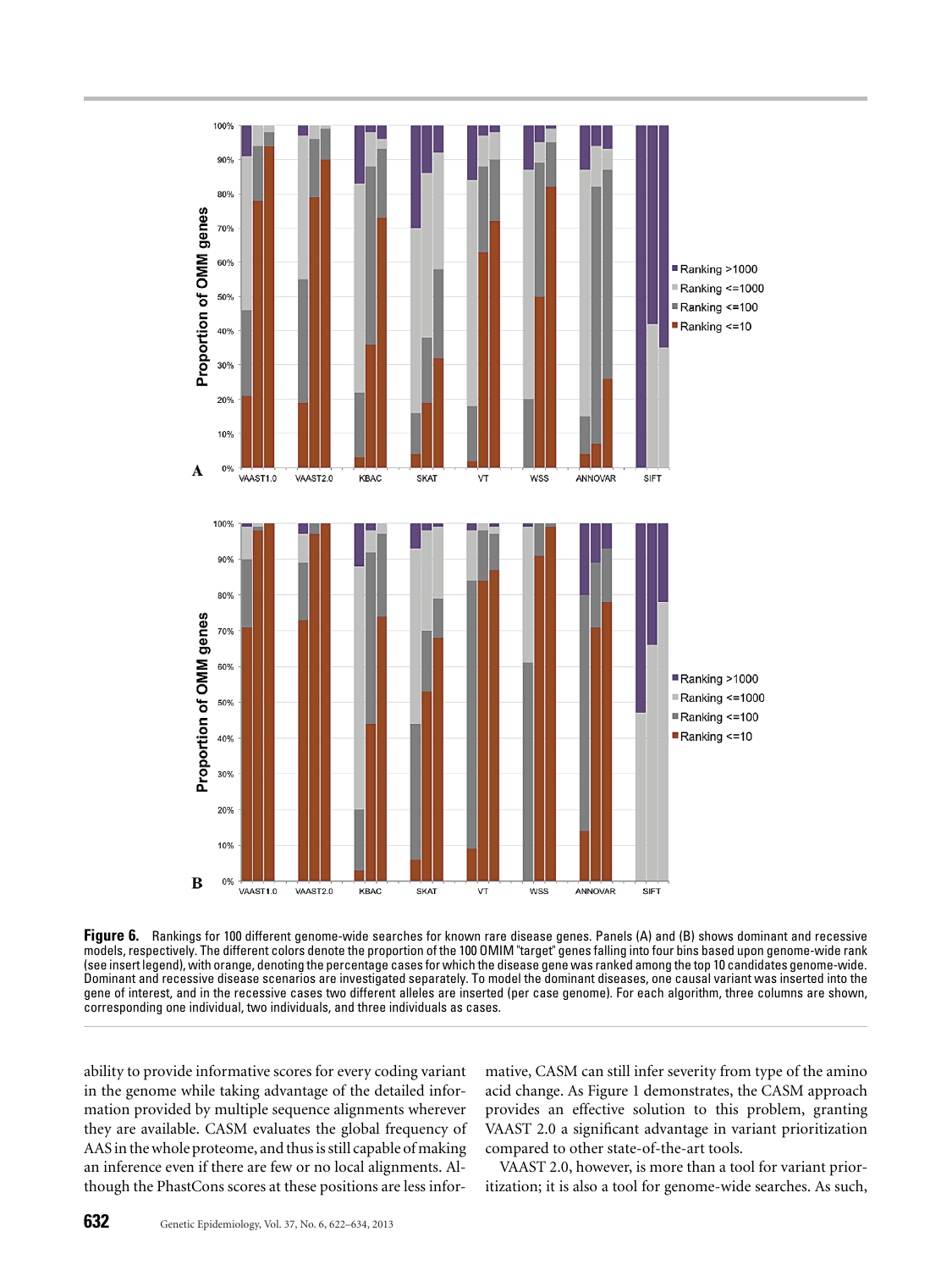VAAST is one of several aggregative variant association tests published in the last few years [Li and Leal, 2008; Liu and Leal, 2010; Madsen and Browning, 2009; Morgenthaler and Thilly, 2007; Price et al., 2010; Wu et al., 2011]. Although several benchmarks have been published [Ladouceur et al., 2012; Liu and Leal, 2010; Madsen and Browning, 2009; Price et al., 2010; Wu et al., 2011], ours is the first to systematically compare the performance of these methods across heterogeneous disease datasets—both real and simulated, and for both common and rare diseases. VAAST 2.0 consistently outperforms VAAST 1.0, WSS, VT, KBAC, and SKAT in these analyses, but performance advantages vary across the datasets. Indeed, an important conclusion of our benchmarking analyses is that no single dataset—real or simulated—is sufficient for benchmarking aggregative variant association tests because of the complex behaviors exhibited by these tools. Figure 2 provides an excellent case in point. Collectively, our analyses show how three basic characteristics of case-control datasets impact the performance of the different tools. These are (1) the number of disease-casual alleles; (2) their allele frequencies; and (3) their collective PAR.

The performance curves for KBAC and SKAT serve to highlight the general sensitivity of all the association tests to these three factors. KBAC, for instance, is clearly very sensitive to numbers of deleterious alleles at a given PAR (Fig. 5). Because KBAC estimates the sample risk for each unique multisite genotype, when the number of multisite genotypes is large and each genotype has a relatively low disease risk, the power of KBAC is compromised. KBAC's poor performance on the *NOD2* dataset, compared to its much better power on the *CHEK2* and *LPL* datasets, further illustrates this behavior. The *NOD2* dataset contains 566 unique multisite genotypes, including a single common variant (MAF 27.7%) that explains 47% of the total PAR of this dataset. In contrast, the *LPL* and *CHEK2* case datasets contain only 14 and 30 distinct genotypes, respectively (Table 2) and all of their deleterious variants are rare.

Although SKAT performed well in our simulation studies, it did less well on the three real datasets. Its performance on the *LPL* and *CHEK2* datasets, for example, suggest that SKAT is not well suited for analyses of datasets having modest numbers of casual variants that contribute to a relatively small total PAR (8.4% for *LPL* and 3.81% for *CHEK2*). To test whether SKATs poor performance on these datasets might be due to the fact that it does not group low-risk rare variants, we used VAAST to group variants in *LPL* and passed this information to SKAT at run-time. This approach improved SKAT's statistical power, from 31% to 45% at maximal sample size (see supplementary Table S3). The fact that SKAT is a supervised method, requiring users to choose kernels and weights, also presents challenges, as the default parameters can be suboptimal for certain cases. This additional complication is demonstrated, for example, on the *NOD2* dataset. SKAT's default weight resulted in low power (<40% at sample size of 450) because it severely down-weighted common variants, which contribute to a large proportion of disease risk in this dataset. For this reason we used a beta weight value of (1,1) for SKAT for the *NOD2* data, which greatly improved its performance.

In contrast to the other tools, VT and VAAST, when run on simulated data, exhibited very robust and similar performance across a wide range of PARs and allelic heterogeneities, at varying ratios of disease-causing and neutral alleles, and under both dominant and recessive modes of inheritance (Figs. 3–5). These strengths likely result from two features both tools share in common. First, they directly compare the variant MAF between cases and controls at each site to weight variants. Second, they make use of external predictors of variant function to improve power [Price et al., 2010].

Despite their similar performance characteristics on simulated data, VAAST outperformed VT on the real datasets. One possible explanation for this fact is that VAAST 2.0 employs a more flexible variant-weighting method, one that does not rely on a priori assumptions about variant severity and MAF. VT, in contrast, assumes that less frequent variants are more likely to be deleterious, and that a single optimal MAF threshold exists. It thus explores all possible thresholds to find the MAF that maximizes the contrast between cases and controls [Price et al., 2010]. This assumption is valid for our simulated datasets, but not necessarily true for the real disease dataset. Consistent with these observations, VAAST is the best overall performing tool on every dataset—simulated and real—demonstrating that VAAST 2.0 can cope effectively with the diverse parameter spaces that characterize real casecontrol datasets.

One limitation of VAAST is that it is currently only supports the analysis of dichotomous traits in a case-control study design, while WSS, VT, KBAC, and SKAT support quantitative traits. For continuous phenotypes, it is possible to categorize samples into two groups (perhaps using only phenotypic extremes), although doing so will often compromise statistical power.

With the exception of VAAST, which has been shown effective for rare-disease gene searches as well [Rope et al., 2011], the aggregative variant association tests benchmarked here were developed to identify genes involved in common disease. Our analyses demonstrate that these tests are also applicable to the identification of rare Mendelian disease genes. For example, WSS, VAAST 2.0, and KBAC ranked the disease gene in the top 10 genes genome-wide 99%, 100%, and 74% of the time, respectively, using only three case genomes under a recessive model. The performance compares very favorably to traditional filtering-based approaches, suggesting the necessity of employing association tests in these scenarios.

# **Conclusions**

Collectively, our analyses illustrate the unexpectedly complex performance characteristics of aggregative variant association tests. They also demonstrate that VAAST 2.0 is a powerful disease-gene finder that performs robustly across a wide variety of simulated and real-world case-control datasets.